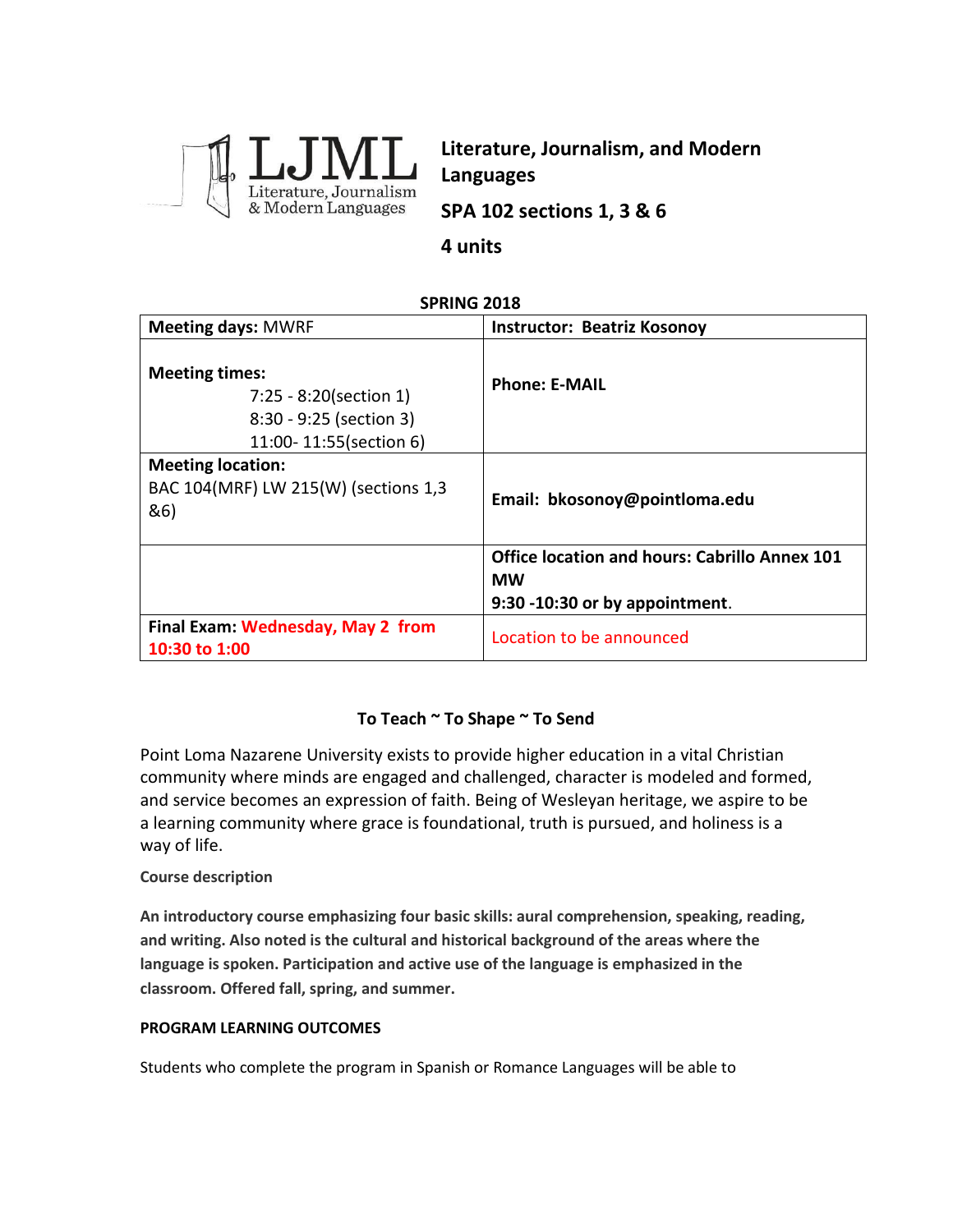- 1. Write essays without significant errors of grammar, spelling or vocabulary usage that would impede comprehension by a native speaker;
- 2. Comprehend the main idea and most details of connected oral discourse by a native speaker on a variety of topics;
- 3. Converse in a participatory fashion with a native speaker using a variety of language strategies to convey meaning;
- 4. Interpret French and Spanish language texts according to their cultural, literary and/or linguistic content;
- 5. Display knowledge of the nature and structure of language.
- 6. Discuss the influence of their own perspective on cultural interconnections through engagement with local, national, or international communities.

## **COURSE LEARNING OUTCOMES (CLOs)**

By the end of the 101-102 sequence, students will be able to:

- 1. Speak at the mid to high novice level using basic formulaic and memorized materials within the student's own experience.
- 2. Recognize basic connected discourse that uses vocabulary and grammar within the student's own experience.
- 3. Write discrete sentences as well as simple connected paragraphs using memorized vocabulary and grammar structures.
- 4. Read cultural texts that employ familiar vocabulary and cognates as well as learned grammatical structures.
- 5. Demonstrate comprehension of basic cultural mores and patterns of living of the target culture(s) studied.

## **COURSE CREDIT HOUR INFORMATION**

This class meets the Carnegie Unit minimum requirement of 750 minutes of instructional time + 1500 minutes of out-of-class work per 1 unit of credit. Specific details about how the class meets these requirements are included here in the course syllabus.

## **REQUIRED TEXTS AND RECOMMENDED STUDY RESOURCES**

**TEXT**: **Portales Code (\*12 Months) and e-companion** (**loose-leaf is optional, but** 

**strongly recommended).** This class requires technology access: This is the only way to complete your online assignments and assessments, and access study tools, media, your scores, and more for the main textbook,

Text is a must from the first day of class. Each student must bring the required

textbook/materials to class in order to participate in class activities. Students should have the text by the second week of class Failure to do so will result in zero participation for the activity. No sharing of textbooks is permitted under any circumstances.

## **Access Code for PORTALES website at [www.vhlcentral.com](http://www.vhlcentral.com/)**

## **Two conversations with Talk Abroad (available in the Bookstore)**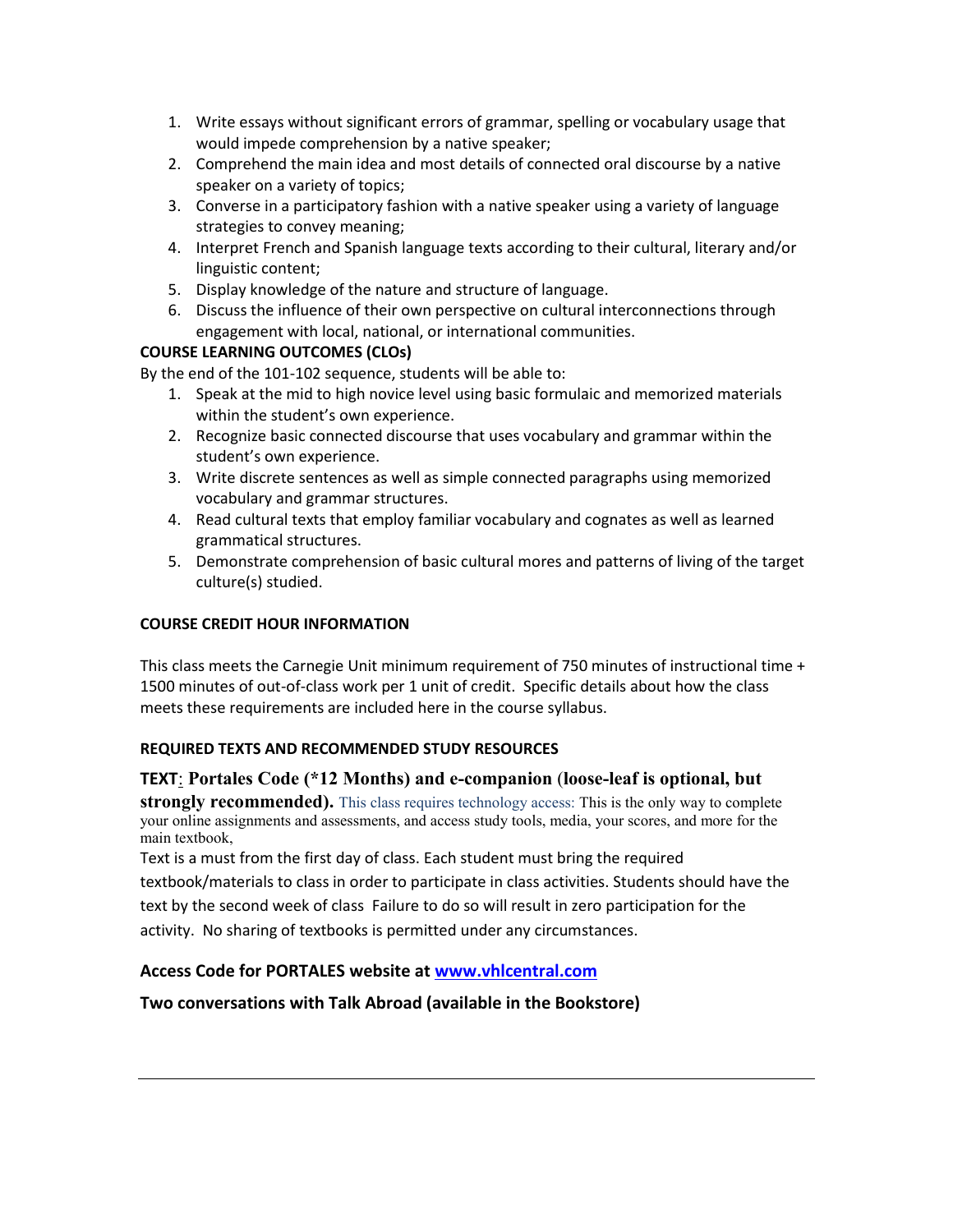| <b>GRADE BREAKDOWN</b>        |     | <b>GRADE SCALE</b> |                 |
|-------------------------------|-----|--------------------|-----------------|
| <b>Chapter Exams</b>          | 40% | $100 - 92 = A$     | $91 - 88 = A$   |
| Final Exam                    | 10% | $87 - 83 = B +$    | $82 - 81 = B$   |
| Quizzes (written/oral)        | 10% | $80 - 78 = B$      | $77 - 73 = C +$ |
| Homework, online, talk abroad |     | $72 - 71 = C$      | $70 - 68 = C -$ |
| other assignments             | 30% | $67-63 = D+$       | $62 - 61 = D$   |
| in class participation        | 5%  | $60 = D -$         | $59 = F$        |
| Cultura                       | 5%  |                    |                 |
|                               |     |                    |                 |
|                               |     |                    |                 |

## **INCOMPLETES AND LATE ASSIGNMENTS**

All assignments are to be submitted/turned in by the beginning of the class session when they are due—including assignments on the PORTALES website. Late assignments will not be accepted. Course Incompletes will only be assigned in extremely unusual circumstances.

## **FINAL EXAMINATION POLICY**

Successful completion of this class requires taking the final examination **on its scheduled day**. The final examination schedule is posted on the Class Schedules site**. No requests for early examinations or alternative days will be approved.**

In the rare case that a student is scheduled for more than three (3) final examinations on the same day, the student is authorized to contact each professor in order to work out an alternate time for one of those examinations. Department chairs/school deans and college deans need not be involved in the process of making this accommodation.

| <b>FINAL EXAM DATE &amp; TIME</b>   | <b>FINAL EXAM LOCATION</b> |
|-------------------------------------|----------------------------|
| WEDNESDAY, May 2 from 10:30 to 1:00 | Location to be announced   |

#### **EXAMS:**

There will be chapter exams during the semester. There are no make up exams. Even if a student knows he/she is going to miss an exam, he/she cannot take that missed test ahead of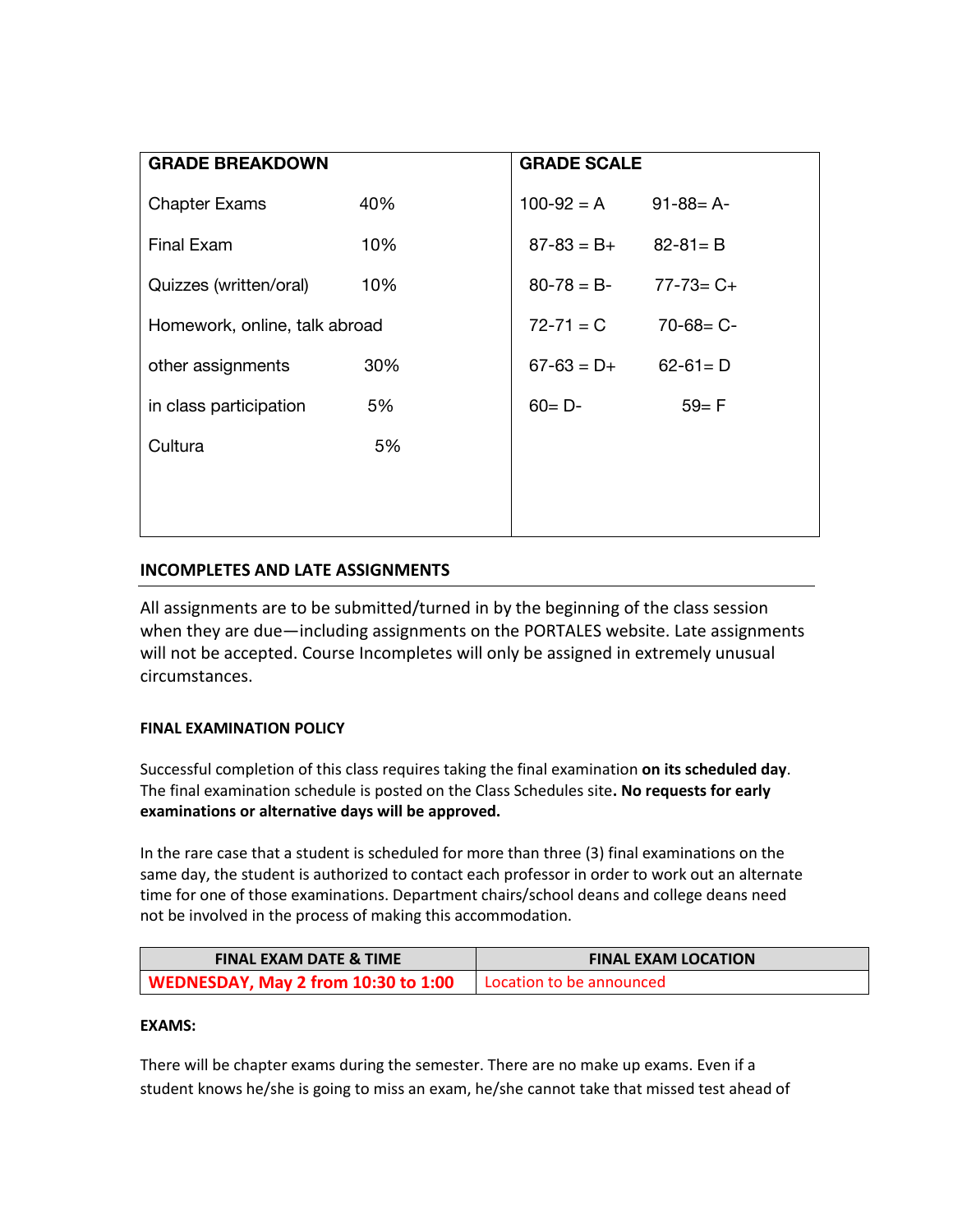time. To compensate for unforeseen circumstances that may prevent students from taking a chapter exam (illness, car trouble, airport delay, doctor's appointment, etc.), I drop students' lowest chapter test. Any exam not taken will automatically turn into an "F". Exam dates may be changed. Students will have only 50 minutes to take each chapter exam.

#### **QUIZZES:**

Oral and written quizzes may be unannounced and given, most of the time, after a new material is presented. There will be no make up quizzes, unless accompanied by a doctor's excuse. **A NOTE FROM THE WELLNESS CENTER IS NOT AN EXCUSED ABSENCE.**

#### **ONLINE ASSIGNMENTS**

Students may have problems with the online work, but these should not be excuses for not completing assigned work. Do not forget to save your finished work.

**Comprehensive Final Exam** (10%): This will cover all material covered in class, online and in the book.

## **Cultural Events**

## Cultural Events Portfolio (5%)

Students are required to attend four approved Cultural Events during the semester. The, reflections for each of the three events will be collected together in portfolio form on FRIDAY, APRIL 20 AT THE BEGINNING OF CLASS.

Required Components:

- Cover Page with name, title and table of contents
- Each event must be titled and have the student's name on it.
- Any materials acquired from the event should be attached to the corresponding event (for example, ticket stubs, photos, programs, etc.)
- Final Reflection: Based on your experiences with cultural readings, presentations and/or attendance at cultural events, discuss your understanding of some of the differences in ideas, experiences, customs, habits and culture of the diverse groups studied.

For example: Spanish 102 section 1 Los eventos culturales Student's name 1.) Movie 2.) El Día de los Muertos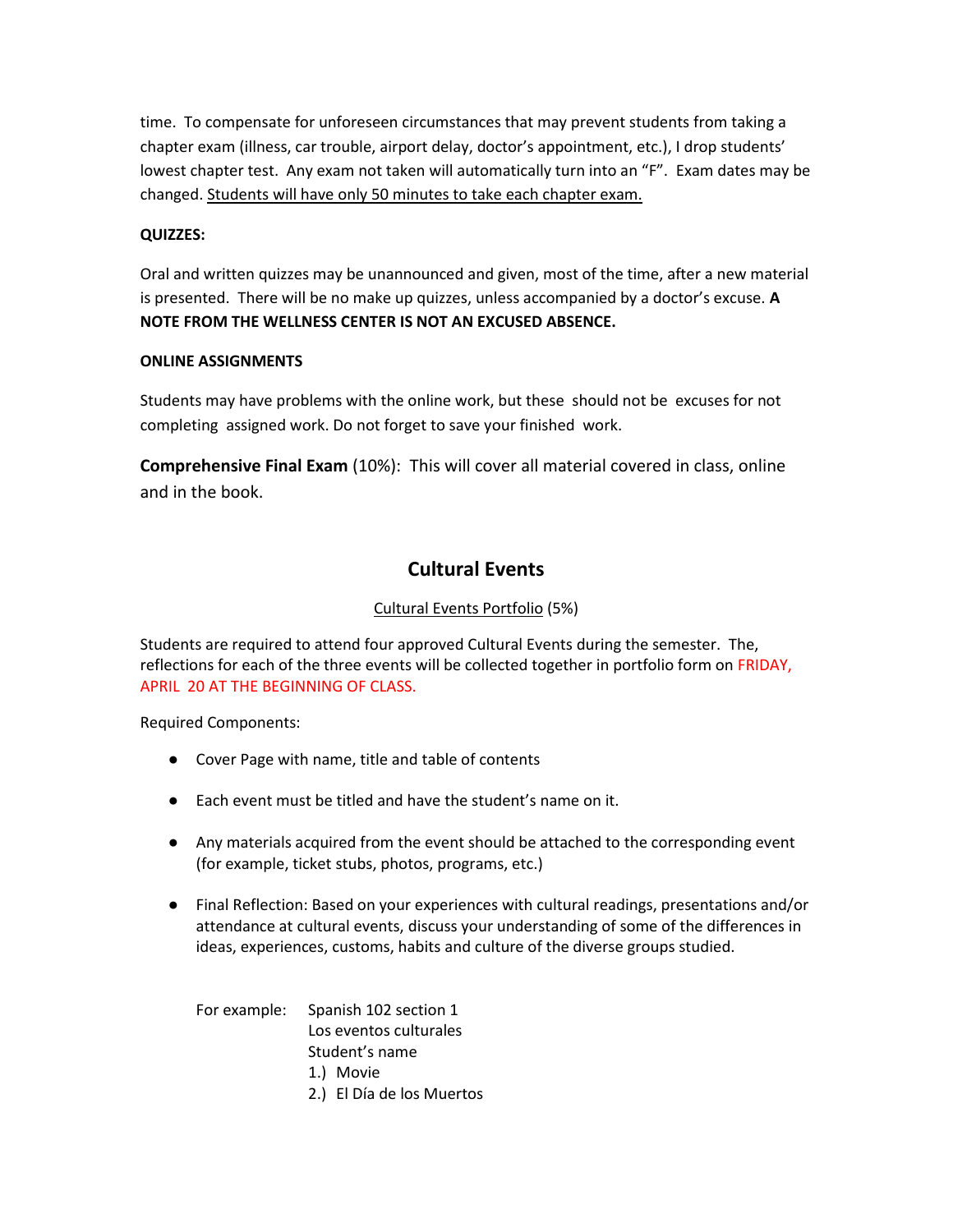- 3.) La Iglesia
- 4.) Concierto
- 5.) Final Reflection

**\* EATING AT RESTAURANTS, VISITING HISTORIC PLACES OR WRITE ABOUT PERSONAL VACATION IN A LATIN COUNTRY WILL NOT BE CONSIDERED AS CULTURAL EVENTS. \* NO HANDWRITTEN OR LATE PORTFOLIOS WILL GET CREDIT.**

#### **CLASS POLICIES:**

a) It is the student's responsibility to come prepared for the lesson for the day. Neither absence or tardiness will be considered an excuse for missing assignments, incomplete work, or otherwise not keeping up with class activities.

b) The participation portion of the grade is based mostly on the student's active and voluntary participation in class activities; obviously, if you do not attend, you cannot participate. Failure to attend classes will result in lowered grade.

c) Absences are counted from the first official meeting of the class regardless of the date the student's enrollment. A student who registers late must be careful about regular attendance during the remaining of the semester. No more than **50** minutes will be allowed for the whole semester, so please save them for the emergencies that always arise during the semester. A student will lose **1%** of his/her final grade for every **50** minutes missed after the 50 minutes allowed. Leaving early or arriving late (including the days we meet at the lab) will count as missing time and therefore against your grade. If the student is absent from more than 10 percent of class meetings before the withdrawal deadline (six unexcused absences on or before 24 March 2017), the faculty member will file a written report which will result in de-enrollment. If the absences exceed 20 percent, or twelve unexcused absences, AT ANY TIME DURING THE SEMESTER, the student will receive an automatic F for the course regardless of his or her test scores, etc. See [Academic Policies](http://catalog.pointloma.edu/content.php?catoid=18&navoid=1278) in the Undergraduate Academic Catalog.

d) Tardy attendance is not a big problem once in a while, but when one student is tardy several times, then the entire class is disrupted. Three tardies (one to fourteen minutes) will equal 50 minutes. Any tardies in excess of 15 minutes will be counted as an absence (according to the catalog). A student is late when arriving after his/her name was called. It is the student's responsibility to let the instructor know within the same week that he/she was late otherwise a tardy will become an absence. A student will be dropped from roll as a result of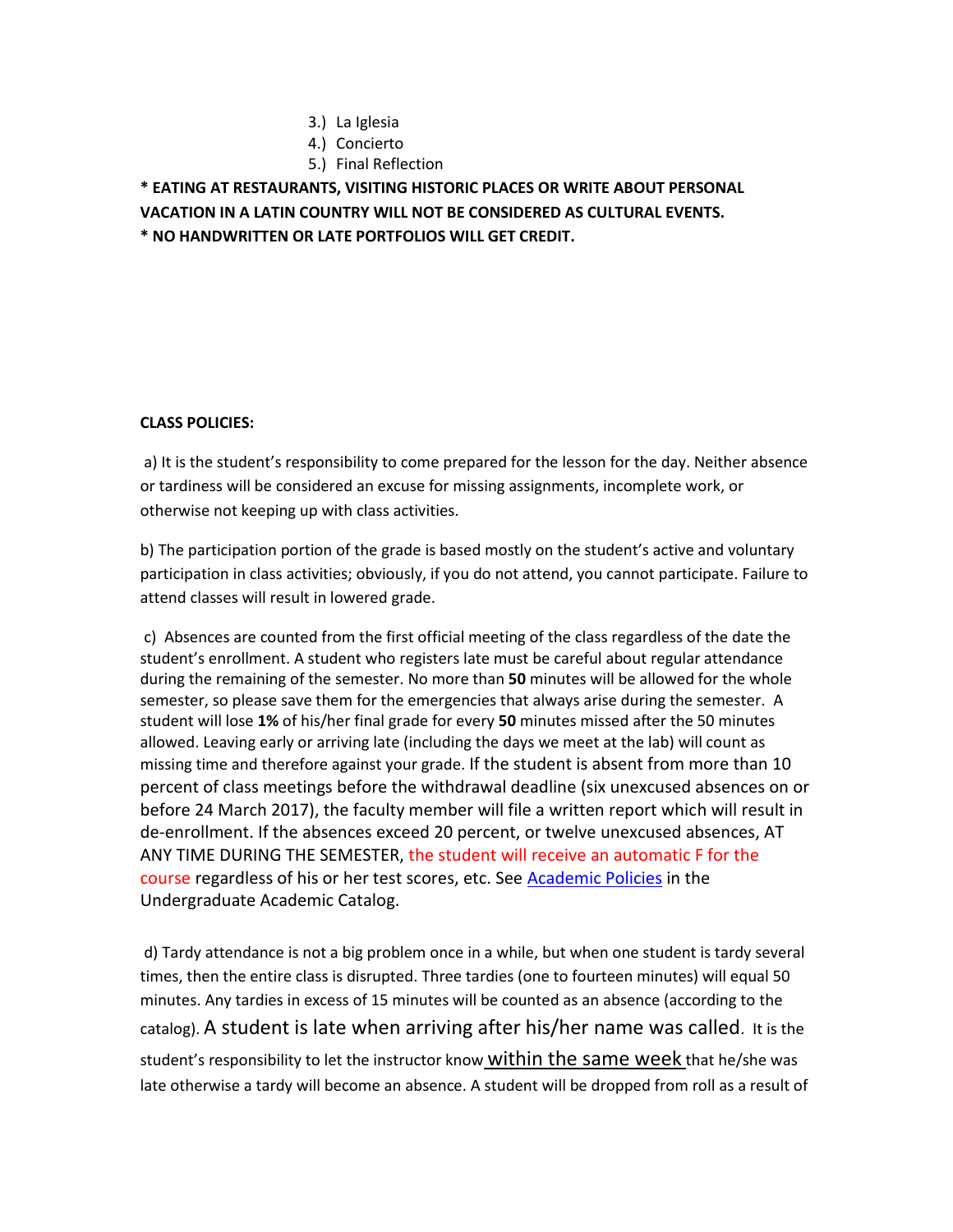excessive tardies.

e) The written portion of the grade is made up of all written work, which will include homework, online assignments, class work, compositions and other assignments . All written work must be neat, free of drawings and scribbles , use blue/black ink or pencil and college ruled paper, avoid using teared paper to hand in your homework otherwise credit will not be granted. Homework is to be handed in at the beginning of the class session please do not expect your professor to ask for it. Any homework handed in during class or at the end of the session will be considered late and therefore no credit will be granted. Please understand that if a student is late then his/her homework will be late. Students must submit the assigned online work by the due date. **NO LATE WORK WILL BE ACCEPTED.**

f) During each class period, students must give the class their full attention. Unacceptable behaviors will not be tolerated in class. These include: doing assigned homework in class, talking while a lecture or discussion is underway, reading or writing material not pertaining to this class, sleeping or yawning through class. If a student is caught doing or studying material for another class, it will be counted as an absence.

g) Final examination will cover all material studied during the semester. Please be aware that all work will be recorded as well as each tardy, absence etc.

#### **POLICY ON CELL PHONES/ELECTRONIC TRANSLATORS/IPODS:**

h) Cell phones must be turned OFF upon entering the classroom and kept away from you during class (not on desk, not in your lap, not in your pocket, not visible in your backpack or purse, and absolutely no texting.) Do not use your cell phone during class for ANY reason, even to look at the time or use it as a translator. In addition, electronic translators are not allowed in the classroom. Please understand that the use of such devices interfere with the learning process of students. Should a violation of this policy occur, the student will be marked absent for that day**. NO EXCUSES FOR USING THEM IN CLASS.** 

## **STUDENTS MAY ONLY USE LAPTOPS OR IPAD TO HAVE ACCESS TO THE V TEXT INSTEAD OF THE LOOSE LEAF TEXT VERSION (WHICH IS STRONGLY RECOMMENDED). PLEASE UNDERSTAND THAT IT IS VERY OBVIOUS WHEN A STUDENT IS NOT USING HIS/HER LAPTOP IPAD FOR CLASS PURPOSES. IF A STUDENT IS CAUGHT**

i) No caps, hats or dark glasses during exams . **STUDENTS MUST NOT LEAVE THE CLASSROOM WHEN TAKING AN EXAM. NO EXCUSES.**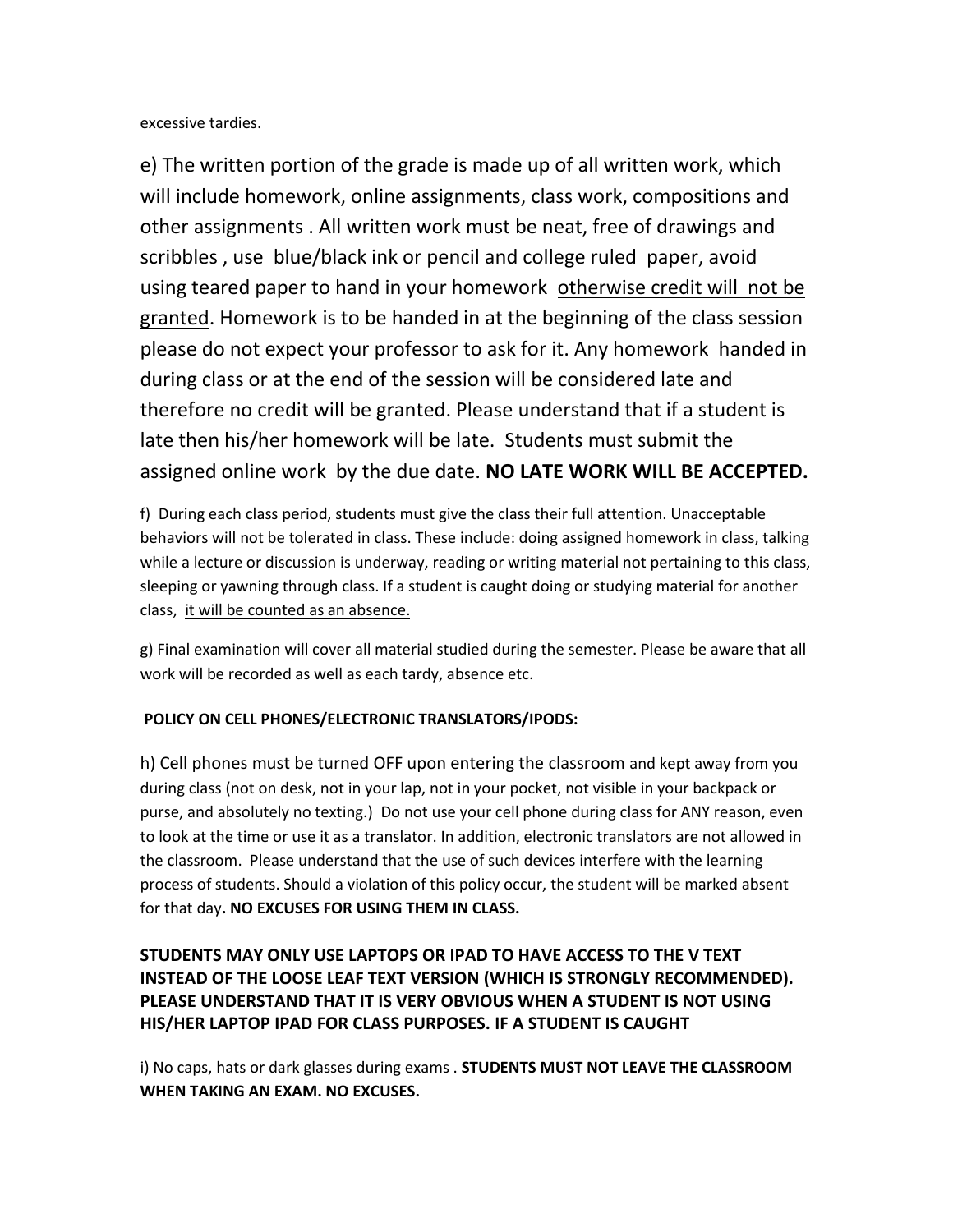j) Students who are absent from class for school related activities must provide me with a hard copy of the official excused email sent by their coaches, professors etc. The student is responsible for all make-up class work that he/she may missed related to school activities with the professor approval or

k) Students will not be allowed to leave the classroom during exams.

Note that class policy applies to all students regardless of their status.

#### **USE OF TECHNOLOGY**

Point Loma Nazarene University encourages the use of technology for learning, communication, and collaboration. This course requires access to computers, software programs, and the Internet. At some point during the semester you will have a problem with technology, but these problems will not normally be accepted as excuses for unfinished work. Protect yourself by doing the following: Save work often and make regular backups of files in a different location from the originals, plan ahead so that you will have time to use the on-campus computers and printers if necessary, and practice safe computing when surfing the web and checking email.

#### **TUTORIAL SERVICES**

**T**he PLNU Tutorial Center is available free of charge for all current **undergraduate** PLNU students. It offers tutoring for most subjects, as well as general help with paper editing, study skills, etc. The Tutorial Center is located on the south end of Bond Academic Center, next to the Study Abroad offices. The Tutorial Centers is typically open Monday-Thursday from 8: until 9:00 PM and Friday from 8:00 AM until 3:00PM. Please note that the Tutorial Center is closed from 9:30-10:30 AM, Monday, Wednesday, and Friday, and 5:00-6:00 PM every evening. Tutoring is available by appointment only, and appointments must be made at least one day in advance. Appointments may be arranged in person at the Tutorial Center, over the phone at (619) 849- 2593, or via email at Tutorial Services@pointloma.edu.

**Please note:** All students in elementary Spanish will be taking the final exam at the same time. There are no exceptions. Please arrange your schedule accordingly.

**NOTE:** It is the student's responsibility to maintain his/her class schedule. Should the need arise to drop this course (personal emergencies, poor performance, etc.), the student has the responsibility to follow through (provided the drop date meets the stated calendar deadline established by the university), not the instructor. Simply ceasing to attend this course or failing to follow through to arrange for a change of registration (drop/add) may easily result in a grade of F on the official transcript.

The instructor reserves the right to alter this document at any time during the semester.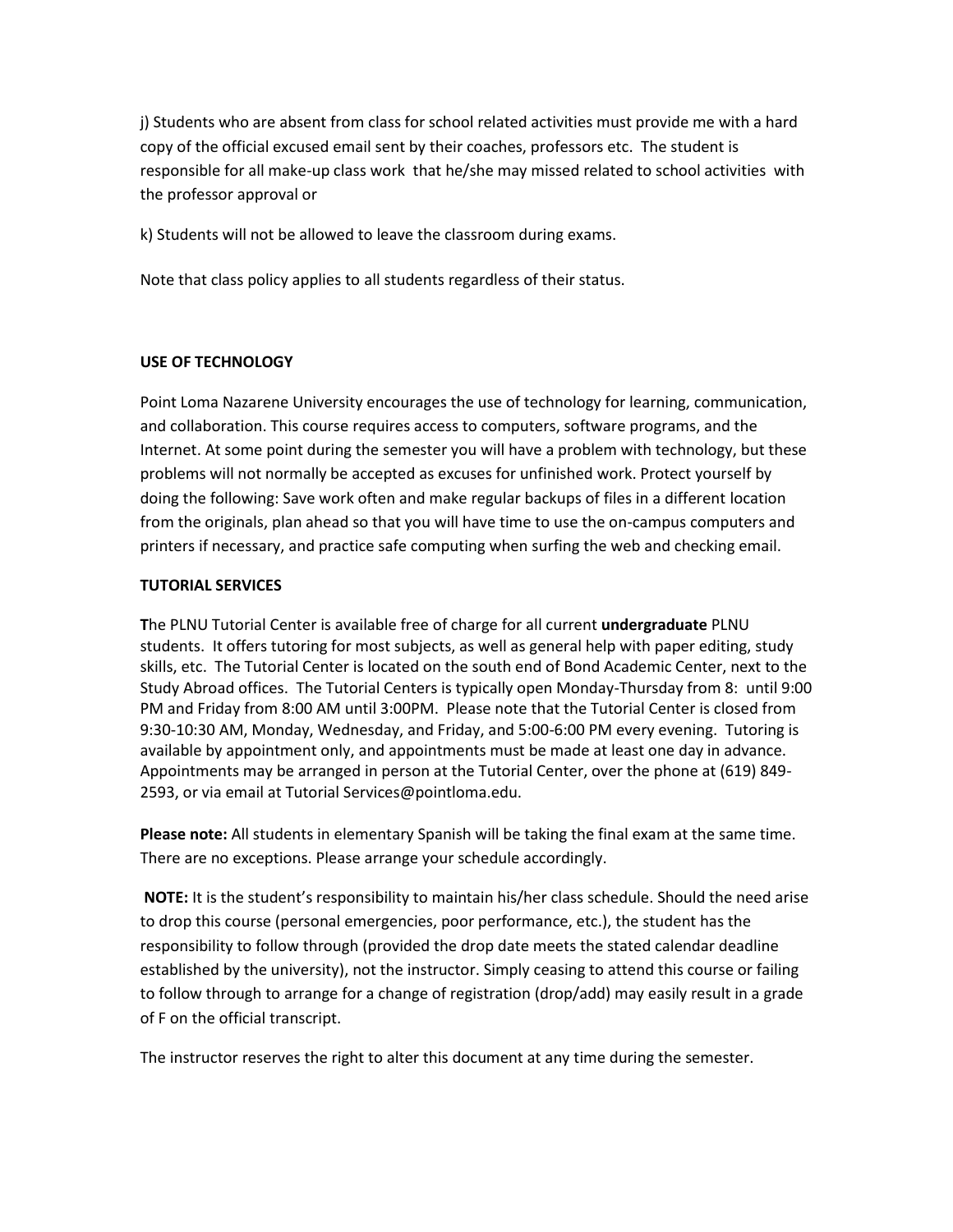#### **ACADEMIC HONESTY**

Students should demonstrate academic honesty by doing original work and by giving appropriate credit to the ideas of others. Academic dishonesty is the act of presenting information, ideas, and/or concepts as one's own when in reality they are the results of another person's creativity and effort. A faculty member who believes a situation involving academic dishonesty has been detected may assign a failing grade for that assignment or examination, or, depending on the seriousness of the offense, for the course. Faculty should follow and students may appeal using the procedure in the university Catalog. See [Academic Policies](http://catalog.pointloma.edu/content.php?catoid=18&navoid=1278) for definitions of kinds of academic dishonesty and for further policy information.

## **ACADEMIC ACCOMMODATIONS**

If you have a diagnosed disability, please contact PLNU Disability Resource Center (DRC) within the first two weeks of class to demonstrate need and to register for accommodation by phone at 619-849-2486 or by e-mail at **DRC@pointloma.edu. Se[e Disability Resource Center](http://www.pointloma.edu/experience/offices/administrative-offices/academic-advising-office/disability-resource-center)** for additional information.

# **How to determine your participation grade**

| 5% | I speak and participate in class every day.<br>I do all the class exercises assigned by the professor.<br>I always give my opinion.<br>I can talk about the material in class because I read it well.<br>I speak Spanish most of the time.<br>Only a few English words come out of my mouth. |
|----|----------------------------------------------------------------------------------------------------------------------------------------------------------------------------------------------------------------------------------------------------------------------------------------------|
| 4% | I always speak and participate in class<br>I frequently express my opinion.<br>I am able to answer all questions asked by the professor.<br>I speak Spanish in class every day.                                                                                                              |
| 3% | I regularly participate and speak in class.<br>I try to express my opinion regularly.<br>Generally, I answer the questions o the lessons or homework.<br>I try to speak Spanish in class every day.                                                                                          |
| 2% | I speak in class now and then; for instance, when the professor asks<br>me a question.                                                                                                                                                                                                       |